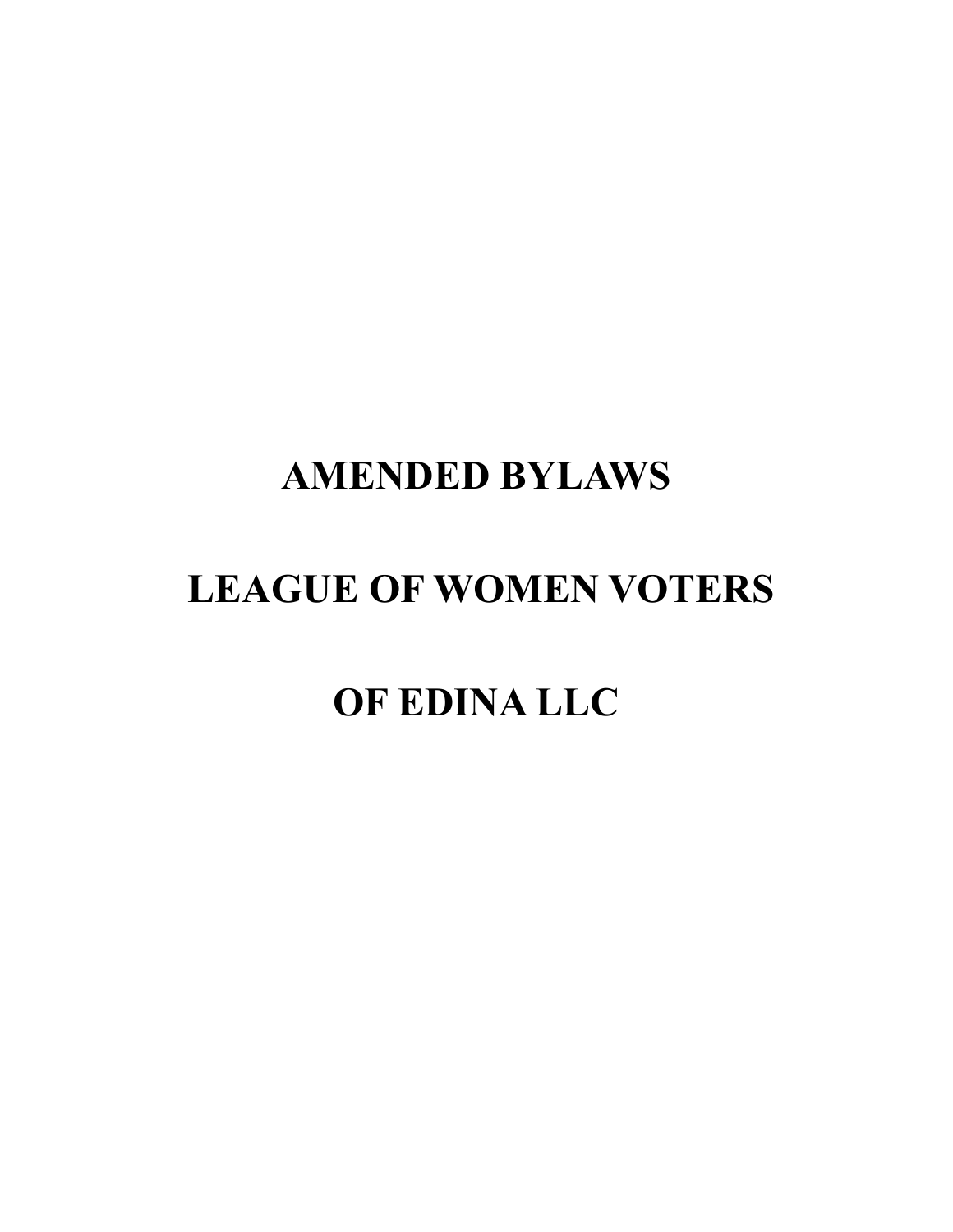# **ARTICLE I**

### **SUBSIDIARY ORGANIZATION**

The name of this organization shall be League of Women Voters Edina, hereinafter referred to in these bylaws as LWV Edina or as the League. This League is an integral part of the League of Women Voters of the United States, hereinafter referred to as LWVUS and of the League of Women Voters of Minnesota, hereinafter referred to as LWVMN.

# **ARTICLE II**

# **PURPOSES AND POLICIES**

Section 2.1 Purposes. The purposes of League of Women Voters Edina, LLC are to promote political responsibility through informed and active participation in government and to act on selected governmental issues.

Section 2.2 Policies.

- A. LWV Edina will not support or oppose any political party or any candidate.
- B. LWV Edina is fully committed to ensure compliance in principle and practice with the LWVUS Diversity, Equity and Inclusion Policy.

#### **ARTICLE III**

#### **LOCAL MEMBERS**

Section 3.1 Eligibility. Any person who subscribes to the purposes and policies of the League of Women Voters (LWV) shall be eligible for membership.

Section 3.2 Types of Membership.

A. Voting Members. Persons at least 16 years of age who join LWV Edina also shall be voting members of LWVMN and LWVUS;

1) Individuals who live within the area of a local LWV may join that LWV or any other local LWV;

2) Individuals who reside outside the area of any local LWV may join any local LWV or become state members;

3) Individuals who have been members of the LWUS for 50 years or more will be honorary life members excused from the payment of dues.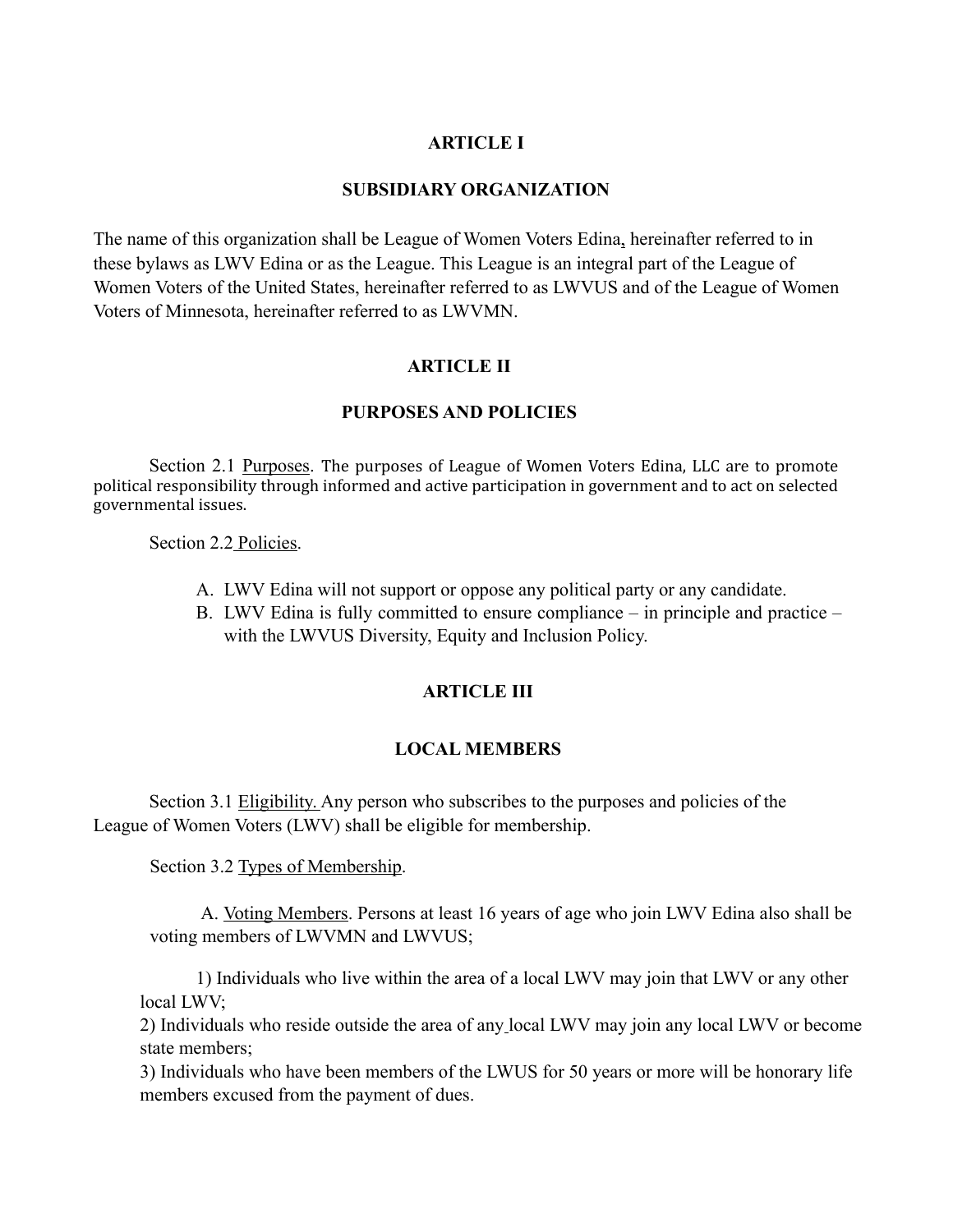4) Those who are students are defined as individuals enrolled either as full or part time with an accredited institution.

B. Associate (Non-Voting) Members. All others who join LWV Edina or LWVMN shall be associate members.

Section 3.3 Rights of Members. Voting Members shall have the right to attend, participate in and vote at all meetings of LWV Edina Members. Voting Members are also eligible to serve on the Board of LWV Edina, as officers of LWV Edina and as delegates to the Convention, Council and similar meetings of LWVMN.

Section 3.4 Term of Membership. The term of membership is one year from April 1 through March 31.

Section 3.5 Membership Dues. The amount of annual membership dues shall be established by the Members at the Annual Meeting.

Section 3.6 Non-transferability of Memberships. A Member may not transfer a membership in LWV Edina or a right arising from it.

Section 3.7 Resignation. A Member may resign at any time.

Section 3.8 Termination of Membership. The Board may terminate the membership of any person who fails to comply with the conditions of membership as established by the Board.

Section 3.9 Acceptance of Membership. A person shall not be deemed to be a Member of LWV Edina unless and until the person has been accepted as a Member in accordance with policies and procedures established by the Board.

# **ARTICLE IV**

# **MEETINGS OF LOCAL MEMBERS**

Section 4.1 Annual Meeting. An Annual Meeting of the Members shall be held between April 1 and May 31, the exact date, time and place to be determined by the Board of Directors. At the Annual Meeting, the Members shall adopt a local Program for Action for the ensuing year; elect officers, directors, and other league leadership; adopt an adequate Budget; and transact such other business as may properly come before them.

Section 4.2 Special Meetings. Special meetings of the Members may be called for any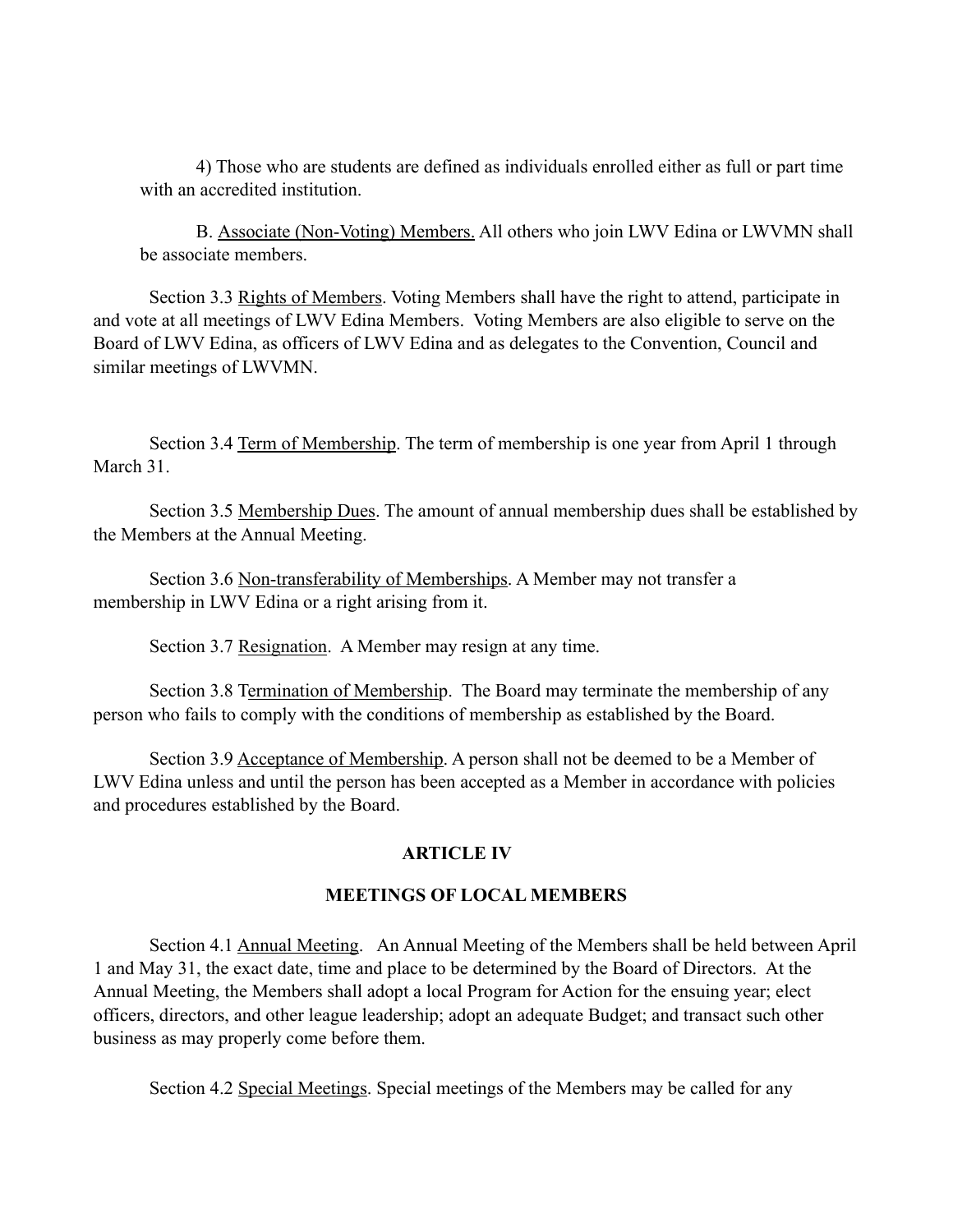purpose or purposes at any time by: the President, the Board, or ten percent (10%) of the Members. Special meetings shall be held on the date and at the time and at a place convenient to the Members of the Local League, fixed by the President or the Board.

Section 4.3 Notice. Notice of all meetings of Members shall be given to every Member, except where the meeting is an adjourned meeting and the date, time and place of the meeting were announced at the time of adjournment. The notice shall contain the date, time and place of the meeting and be given at least ten (10) days before the date of the meeting. In the case of a special meeting, the notice shall contain a statement of the purposes of the meeting. The notice may also contain any other information deemed necessary or desirable by the Board or by any other person or persons calling the meeting. Notice will be sent by electronic communication except to those members who have elected not to receive emails from the League. Those members will receive notice via United States mail.

Section 4.4 Quorum. The presence of ten percent (10%) of the Members shall constitute a quorum for the transaction of business at any meeting of the Members. If a quorum is present when a duly called or held meeting is convened, the Members present may continue to transact business until adjournment even though the withdrawal of a number of Members originally present leaves less than the proportion or number otherwise required for a quorum.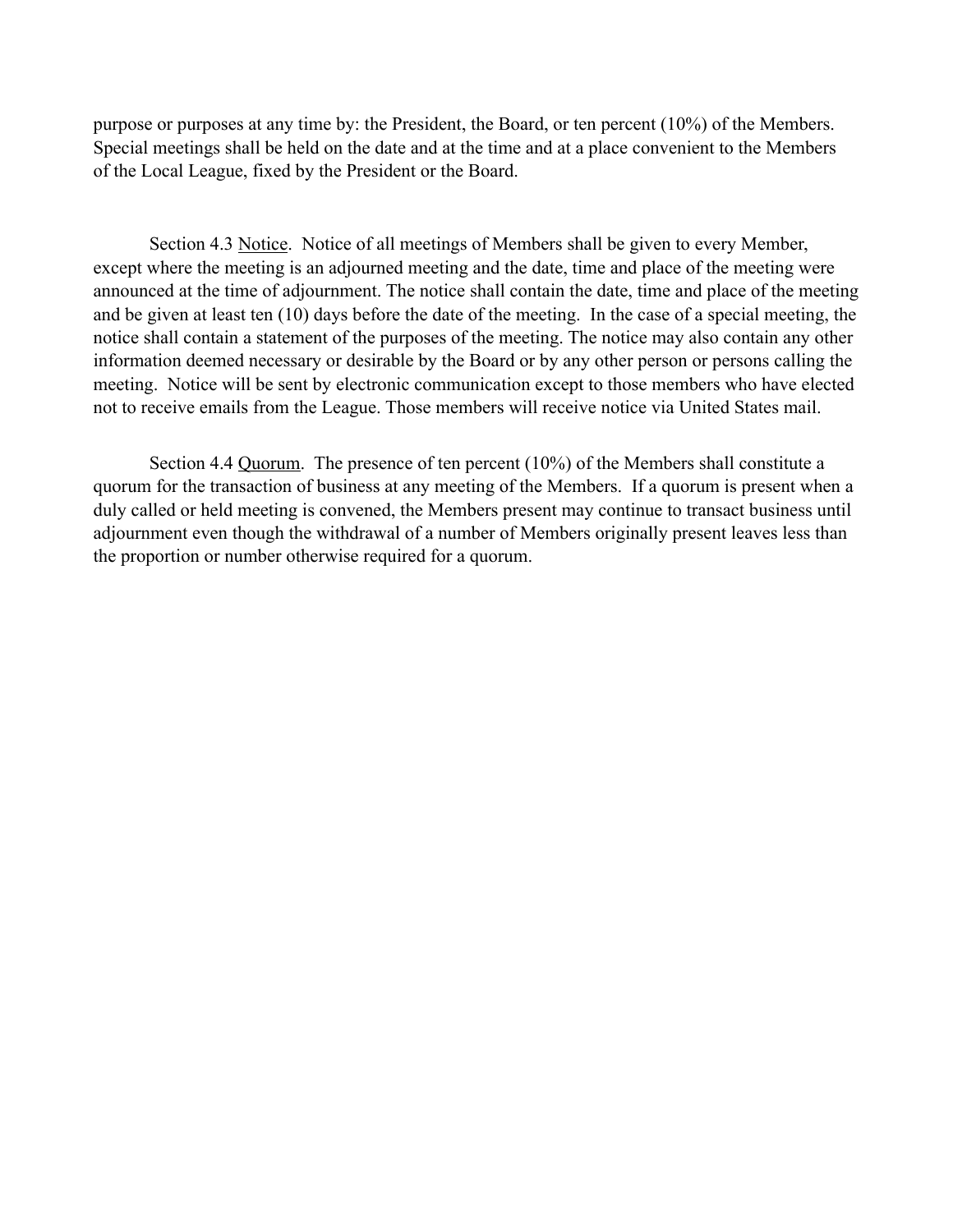Section 4.5 Manner of Acting. The Members shall act by the affirmative vote of a majority of the Members present. Proxy voting is not allowed.

 Section 4.6 Voting Rights. Each Member shall have one (1) vote on each matter to be voted on by the Members.

#### **ARTICLE V**

# **BOARD**

Section 5.1 General Powers. The affairs of LWV Edina shall be governed by or under the direction of its Board.

Section 5.2 Number. The Board, including officers, shall consist of at least nine elected and no more than thirteen elected persons. The elected members of the Board may appoint such additional directors, not exceeding three, as they deem necessary to carry on the work of the League.

Section 5.3 Qualifications. No person shall be elected or appointed or shall continue to serve as an officer or director of this organization unless she/he is a Voting Member of the League of Women Voters Edina.

Section 5.4 Election and Term. At the Annual Meeting, the Voting Members shall elect persons to serve on the Board for two year terms which shall begin immediately and end at the conclusion of the Annual Meeting held two years later. The terms of appointed Directors shall be one year and shall expire at the conclusion of the next Annual Meeting.

Section 5.5 Resignation and Removal. A member of the Board may resign at any time, effective immediately or at a later date specified in the resignation, by giving written notice to the President. The Board shall not be required to accept the resignation to make it effective. A member of the Board may be removed at any time, with or without cause, by the Members. Any member of the Board with three consecutive absences from Board meetings without a valid reason shall be deemed to have resigned.

Section 5.6 Filling Vacancies. Any vacancy occurring in the Board of Directors by reason of the death, disqualification, resignation, removal or other circumstance of an officer or elected member may be filled by a majority vote of the remaining members of the Board of Directors.

Section 5.7 Compensation. No person shall receive compensation for serving on the Board, but nothing in these Bylaws shall be construed to preclude any person from serving LWV Edina in any other capacity and receiving compensation therefor. In addition, a member of the Board may be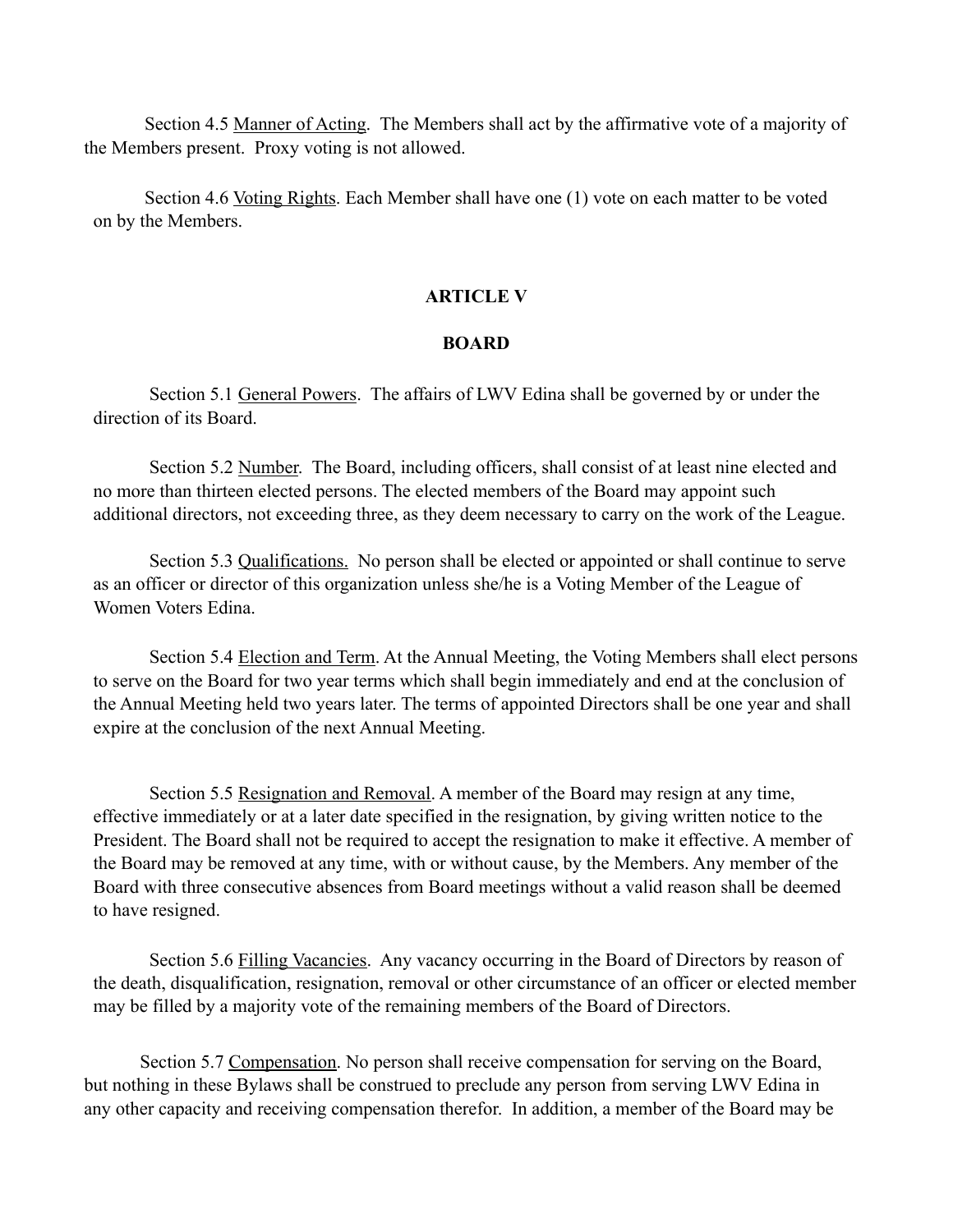reimbursed for reasonable out-of-pocket expenses incurred by the member in rendering services to LWV Edina, as the Board from time to time determines such services to be directly in furtherance of the purposes and in the best interest of LWV Edina.

Section 5.8 Committees of the Board. The Board may establish committees of the Board and determine the number and the identity of persons to serve on such committees. The Board may seek recommendations for committee members from the Nominating Committee. Committee members must be natural persons but need not be members of the Board. Unless otherwise determined by the Board, all committees shall make recommendations to the Board and shall not have the authority to act on behalf of the Board.

# **ARTICLE VI**

# **MEETINGS OF THE BOARD**

Section 6.1 Annual Meeting. The annual meeting of the Board shall be the Annual Meeting of the Members as provided in Section 4.1.

Section 6.2 Regular Meetings. There shall be at least nine regular meetings of the Board annually.

Section 6.3 Other Meetings. Other meetings of the Board may be called at any time, for any purpose, by the President or any three members of the Board. Notice of every such meeting of the Board shall be given to each member of the Board by delivery in person, e-mail, or telephone, no later than twenty-four (24) hours before the meeting is to be held.

Section 6.4 Quorum. A majority of the members of the Board shall constitute a quorum for the transaction of business. If a quorum is not present at any meeting, the members of the Board shall have the power to adjourn the meeting from time to time without notice other than announcement at the meeting, until a quorum shall be present. The existence of a quorum is determined when a duly called meeting is convened.

Section 6.5 Voting. Only members of the Board who are present at a meeting may vote. There shall be no voting by mail or proxy. Each member of the Board shall be entitled to only one vote on any matter brought before any meeting of the Board. Unless otherwise required by law or by the Articles of Organization, the affirmative vote of a majority of the members of the Board at a duly held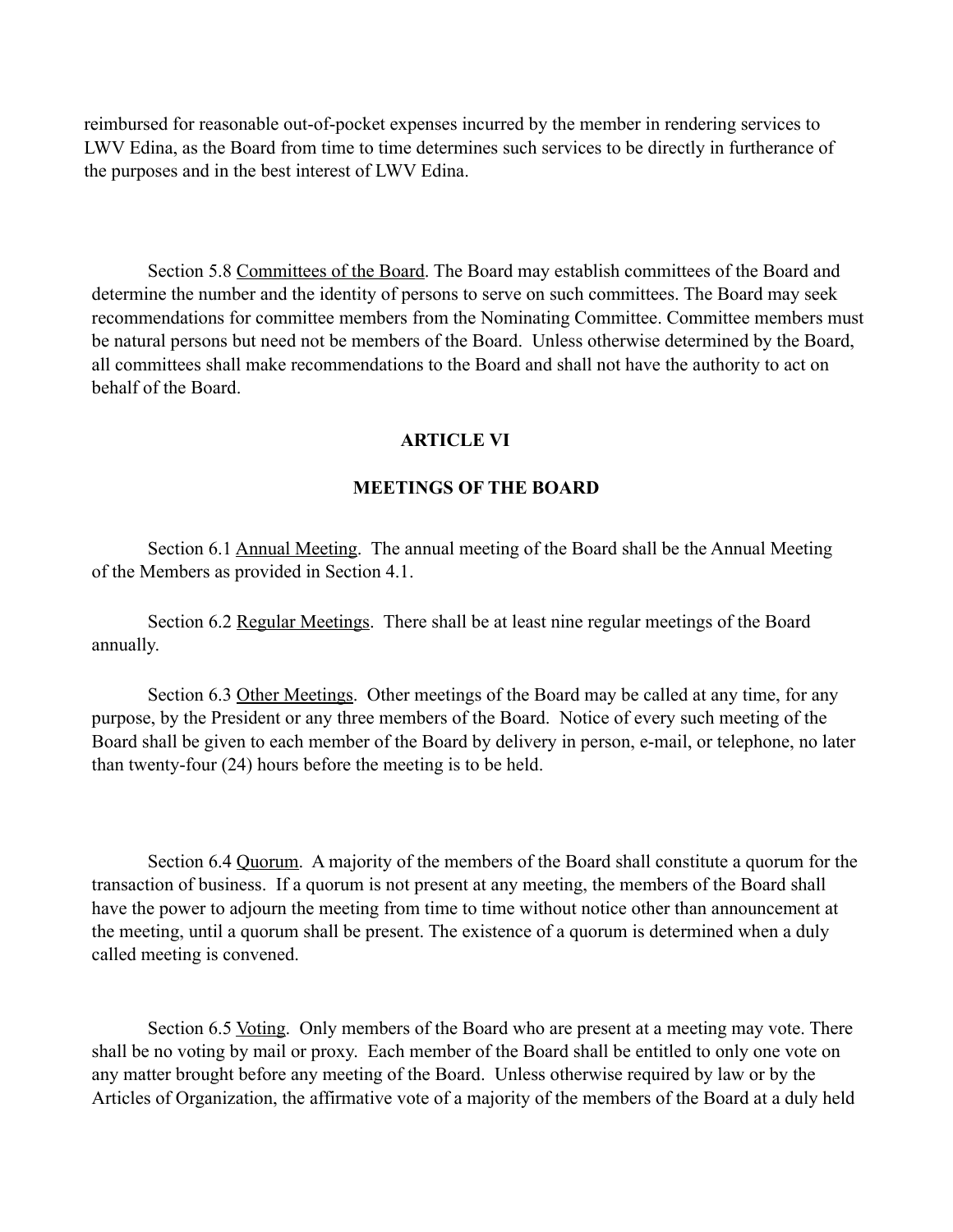meeting of the Board shall govern in every matter voted upon and shall constitute a duly authorized action of the Board.

Section 6.6 Presence at Meetings. A member of the Board or of any committee, as applicable, may participate in a meeting of the Board or any committee by means of conference telephone or similar communications equipment by which all persons participating in the meeting can simultaneously hear each other. Participation in a meeting by such means constitutes presence at the meeting for purposes of calculating a quorum.

Section 6.7 Meetings Without Notice. Any member of the Board may, in writing or orally, either before, at, or after any meeting of the Board, waive notice thereof and, without notice, any member of the Board by attendance at such meeting and participation therein shall be deemed to have waived notice of the action or actions taken at any meeting of the Board.

Section 6.8 Action Without a Meeting. Any action required or permitted to be taken at a meeting of the Board may be taken by written action signed, or consented to by authenticated electronic communication, by the number of members of the Board that would be required to take the same action at a meeting of the Board at which all members of the Board were present. If written action is taken by fewer than all members of the Board, the remaining members shall be notified promptly of that action.

# **ARTICLE VII**

# **OFFICERS**

Section 7.1 Officers. The officers of LWV Edina shall consist of a President, a First Vice President, a Second Vice President, a Secretary and a Treasurer. Two or more individuals may be elected to share the office of President.

Section 7.2 Term. The officers shall be elected by the Voting Members at the Annual Meeting to two year terms which shall begin immediately and end at the Annual Meeting held two years later. If possible, the officers shall be elected to staggered terms so that three officers are elected in one year, and the other two officers are elected in the alternate year.

Section 7.3 Duties. The officers shall have the following duties:

A. The President. The President shall preside at all meetings of the organization and of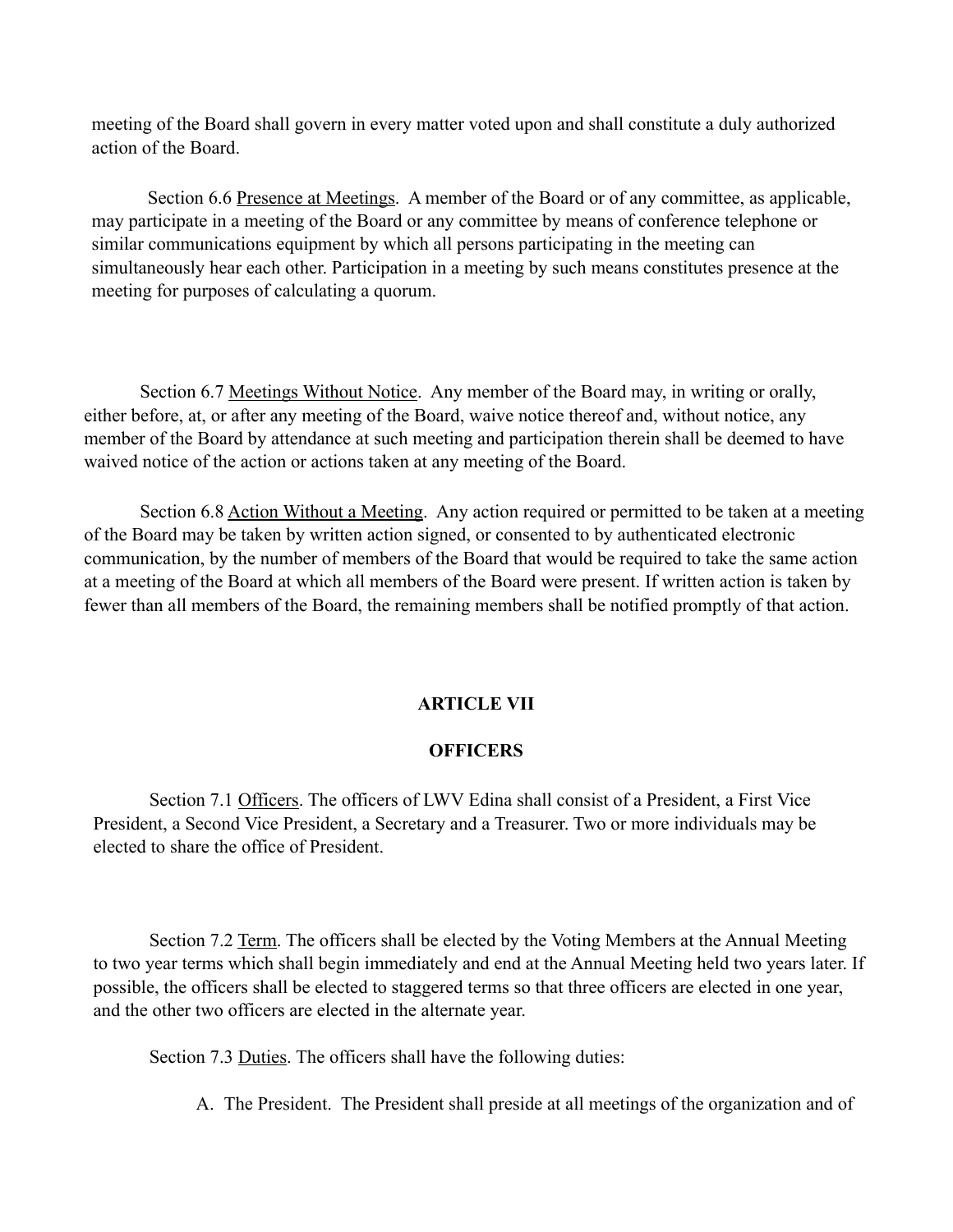the Board of Directors. She/he may, in the absence or disability of the Treasurer, sign or endorse checks, drafts, and notes. She/he shall have such usual powers of supervision and management as may pertain to the office of the President and perform such other duties as may be designated by the Board.

- B. The Vice Presidents. The two Vice Presidents, in the order of their rank, shall, in the event of absence, disability, resignation, or death of the President, possess all the powers and perform the duties of that office until the Board of Directors shall select one of its members to fill the vacancy. The Vice Presidents shall perform such other duties as the President and Board may designate.
- C. The Secretary. The Secretary shall keep minutes of all meetings of the Board of Directors, the Annual Meeting, Special Meetings under Section 4.2 and any other meetings as directed by the Board. She/he shall notify all officers and directors of their election. She/he shall sign, with the President, all contracts and other instruments when so authorized by the Board and shall perform such other functions as may be incident to her/his office.
- D. The Treasurer. The Treasurer shall collect and receive all monies and dues. She/he shall be the custodian of these monies, shall deposit them in a bank designated by the Board of Directors and shall disburse the same according to the approved budget or order of the Board. She/he shall present Statements to the Board at their regular meetings and an Annual Report at the Annual Meeting.

Section 7.4 Vacancies. A vacancy in any office occurring by reason of death, disqualification, resignation or removal, or other circumstance may be filled for the unexpired portion of the term by appointment of a successor by the Board.

Section 7.5 Bond. The Board shall, from time to time, determine which, if any, of the officers, agents or employees of LWV Edina shall be bonded and the amount of each bond.

Section 7.6 Removal of Officer. Any officer may be removed at any time by the Board at any regular meeting or at a special meeting called for that purpose.

Section 7.7 Resignation. Any officer may resign at any time. Such resignation shall be made in writing to the President and shall take effect at the time specified therein, or if no time is specified, at the time of its receipt by the President. The Board shall not be required to accept the resignation to make it effective.